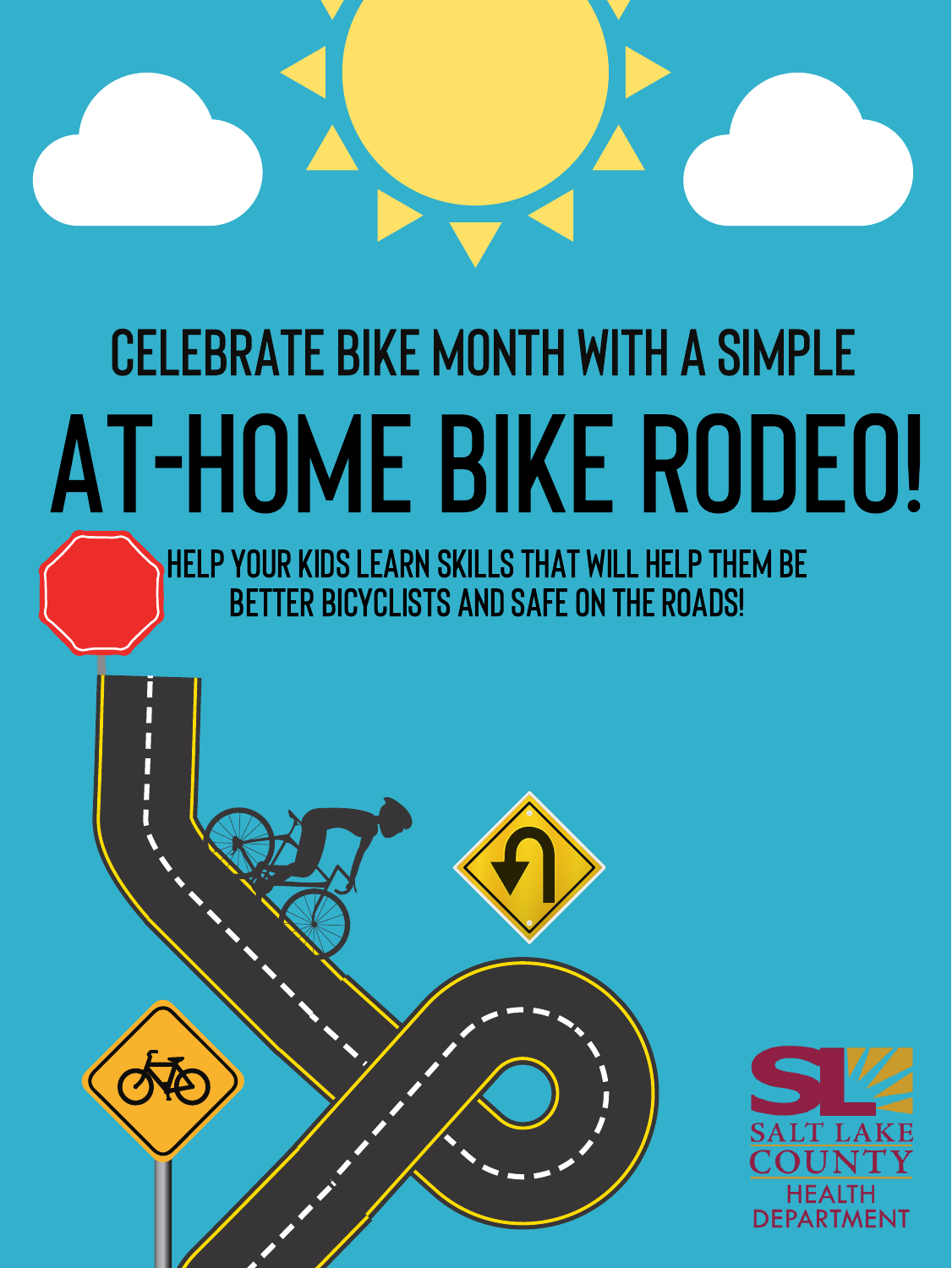## STEP 1: HELMET CHECK!

#### POSITION THE HELMET TO SIT LEVEL ON YOUR HEAD-WITH TWO **FINGER-WIDTHS ABOVE THE EYEBROW.**

#### **CENTER THE LEFT BUCKLE UNDER THE CHIN.**

ADJUST THE SIDE STRAPS TO FORM A "V" SHAPE UNDER BOTH EARS.

#### BUCKLE YOUR CHIN STRAP. ONLY ONE FINGER SHOULD FIT **BETWEEN CHIN AND STRAP.**



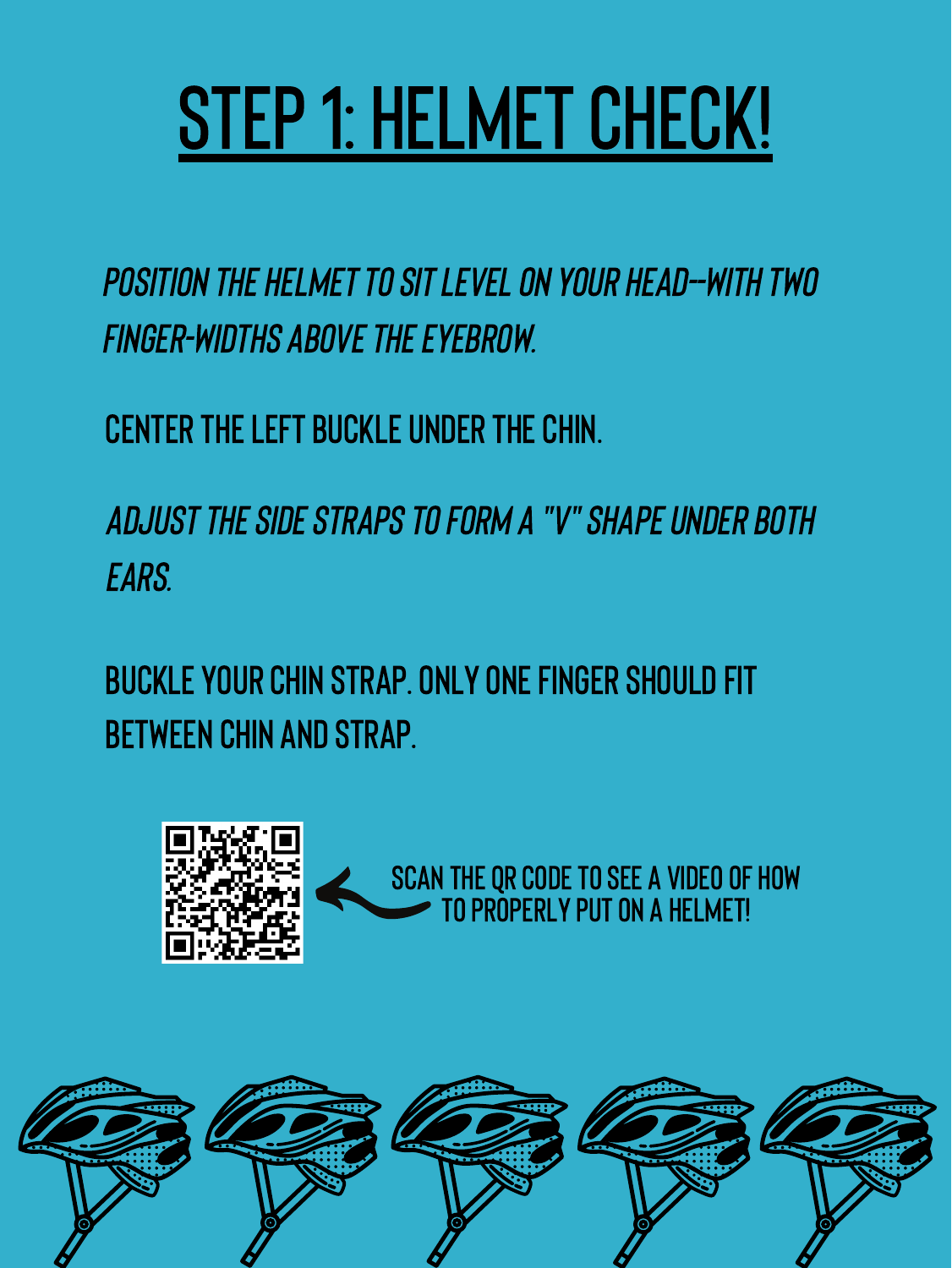## STEP 2: RULES OF THE ROAD

#### KNOW WHAT DIFFERENT STREET SIGNS MEAN!





#### USE HAND SIGNALS TO HELP DRIVERS KNOW WHAT **YOU ARE DOING!**

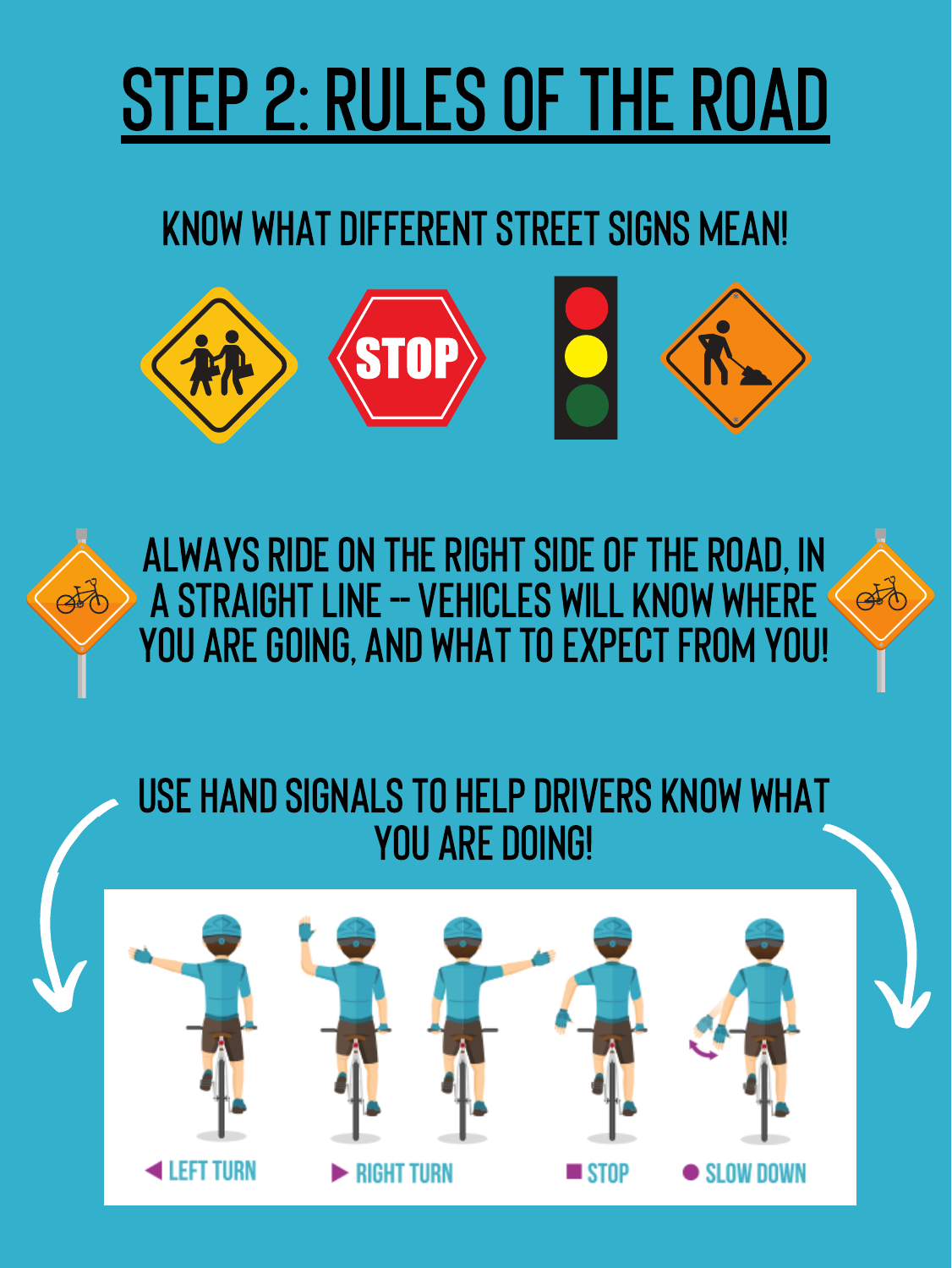## STEP 3: USING YOUR BRAKES

### **TEACH CHILDREN HOW TO PROPERLY USE THEIR BRAKES!**

#### • DRAW LINES ON THE SIDEWALK OR DRIVEWAY.

- HAVE EACH RIDER START PEDALING AND APPLY THE BRAKES TO STOP AT THE LINE.
- HAVE RIDERS GO ONE DIRECTION, AND THEN THE OTHER TO MAKE SURE THEY KNOW HOW TO USE

## **THEIR BRAKES!**



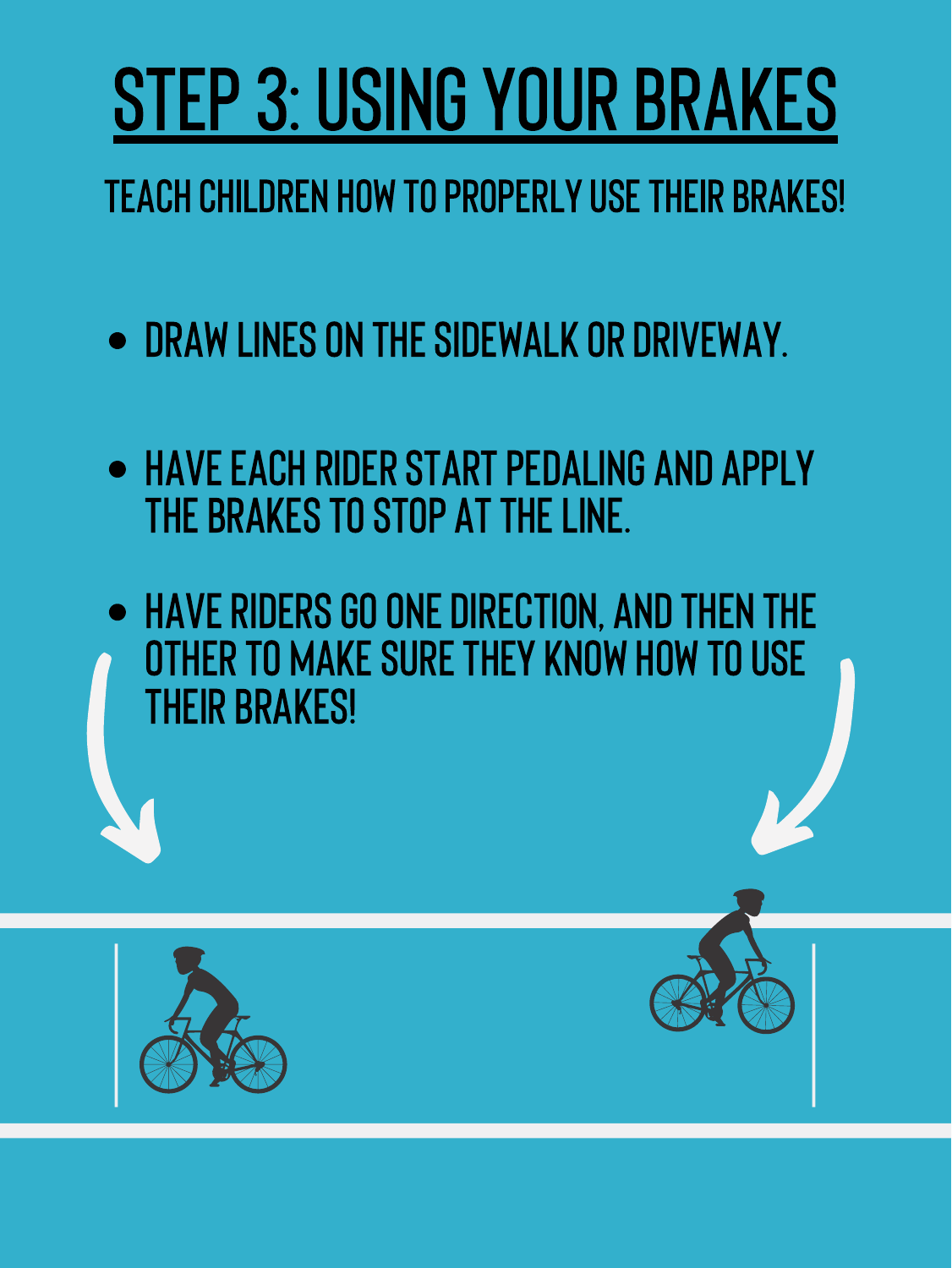START



GOING RIGHT THEN LEFT.

3. kidsshouldbeable to complete thecourse without KNOCKING ANY OF THE CONES DOWN!